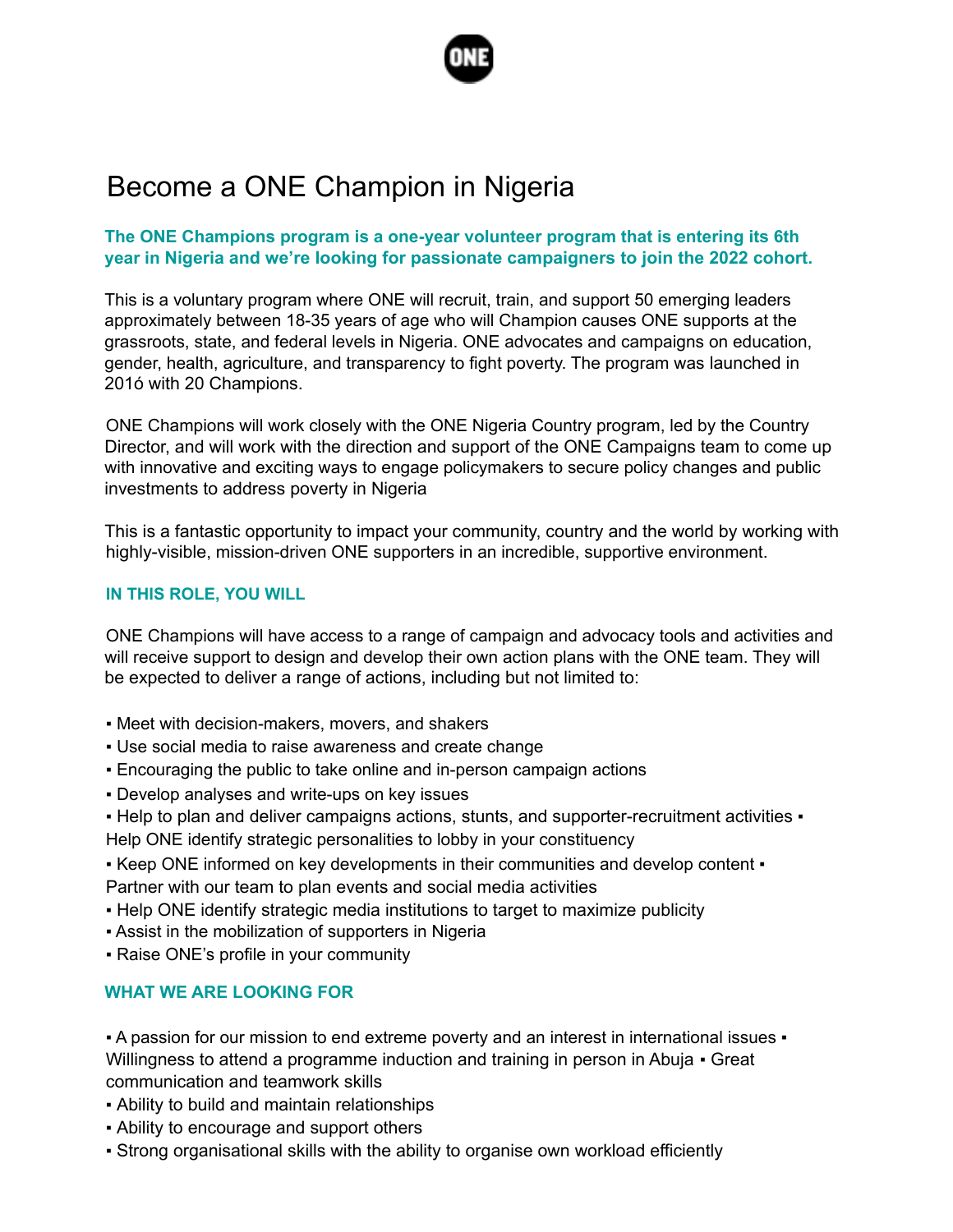▪ A clear commitment to integrity



. A commitment to stay engaged with the ONE Campaign throughout the year  $\cdot$ Passion for creating change

- Proven commitment to efforts to end poverty
- Interest in engaging policymakers on issues of relevance

▪ Willingness to dedicate some time to raise awareness and mobilise different people to support ONE's initiatives.

*Only applicants who are between the ages of* 78 *and 35 will be considered*

## **IN RETURN, WE OFFER**

▪ A fantastic opportunity and network to make significant impact in your community and the world working with a highly visible, mission-driven organisation in an incredible, supportive environment.

- Training on grassroots campaigning and advocacy
- Gain experience on the practical side of campaigning
- Opportunities to engage with policymakers
- Receive a ONE certificate of appreciation/completion
- Exposure and opportunity to represent ONE at both local and international conferences

#### **ABOUT ONE**

ONE is a global movement campaigning to end extreme poverty and preventable disease by 2030, so that everyone, everywhere can lead a life of dignity and opportunity.

We believe the fight against poverty isn't about charity, but about justice and equality.

Whether lobbying political leaders in world capitals or running cutting-edge grassroots campaigns, ONE pressures governments to do more to fight extreme poverty and preventable disease, particularly in Africa, and empowers citizens to hold their governments to account.

ONE's supporters are crucial to this work. They come from every walk of life and from across the political spectrum. They're artists and activists, faith and business leaders, students, and scientists. They take action day in, day out — organising, mobilising, educating, and advocating so that people will have the chance not just to survive, but to thrive.

ONE teams in Abuja, Berlin, Brussels, Dakar, Johannesburg, London, New York, Ottawa, Paris and Washington DC, educate and lobby governments to shape policy solutions that save and improve millions of lives — and which every year are under threat from cuts and other priorities.

Co-founded by Bono and other activists, ONE is strictly nonpartisan. ONE is not a grant-making organisation and does not solicit funding from the public or receive government funds. ONE is funded almost entirely by foundations, individual philanthropists, and corporate partners.